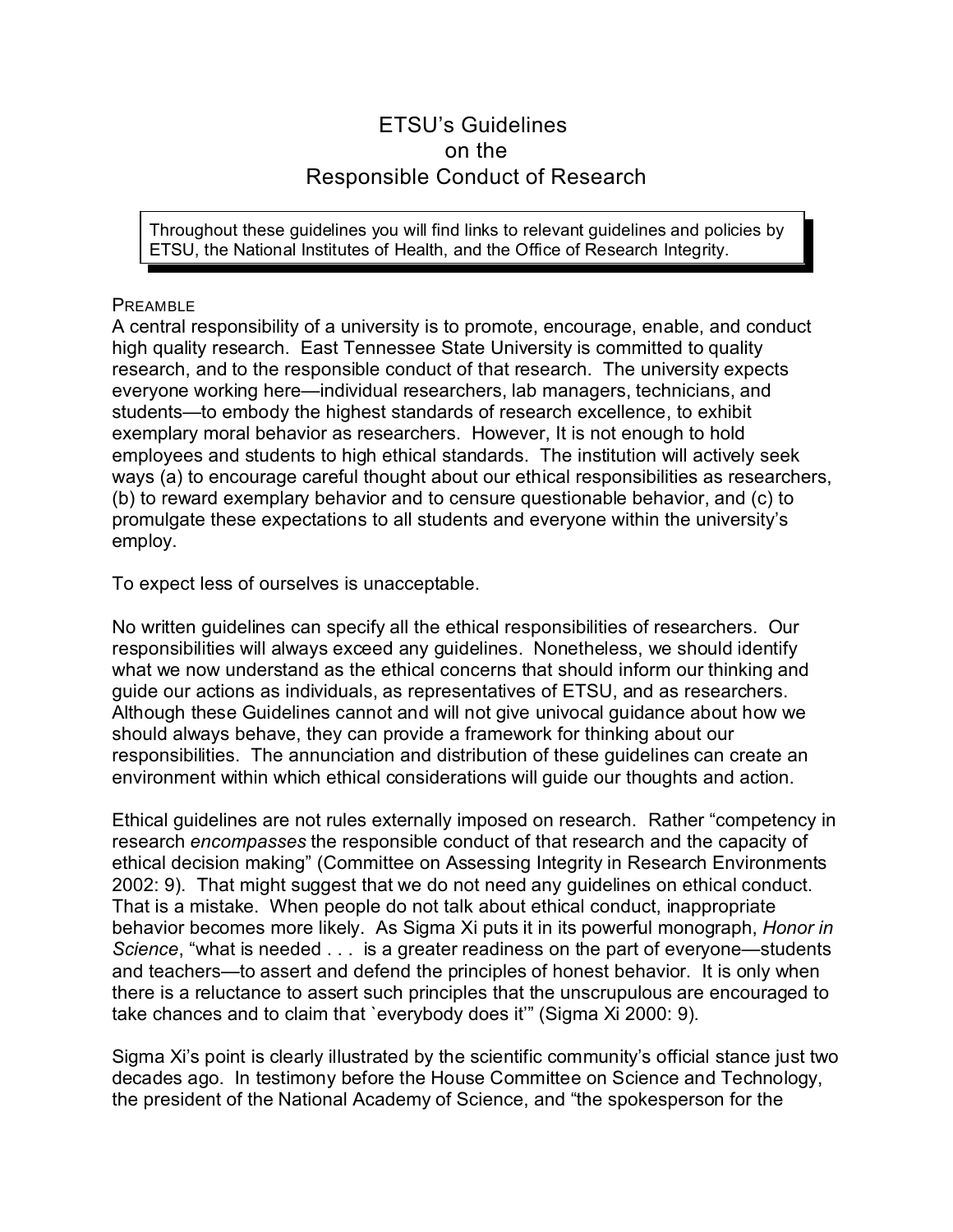scientific community" completely downplayed the importance of these ethical questions [\(Broad and Wade 1982: 11-13\)](http://endnote+.cit). No more. The scientific community now understands the importance of explicit discussion of ethical issues: most scientific organizations have since articulated rules for the Responsible Conduct of Research.

East Tennessee State University is committed to the Responsible Conduct of Research. We agree with Sigma Xi that "we should strive to develop and uphold standards that are broader than those addressed by the government regulatory and legal framework" [\(Sigma Xi 1999: 7\)](http://endnote+.cit).

We think it best to characterize our ethical responsibilities as falling into four broad but clearly overlapping, categories. These include our responsibilities (a) as individual researchers, (b) to the profession, (c) to our students and trainees, and (d) to the community at large.

Each of these responsibilities will be encouraged, supported, and rewarded by the university. The university will develop and maintain a "climate and culture . . . that promote and support the responsible conduct of research [\(Committee on Assessing](http://endnote+.cit) [Integrity in Research Environments 2002: 12\)](http://endnote+.cit).

#### THE RESPONSIBILITIES OF RESEARCHERS

## **Responsibilities as Individual Researchers**

As the National Academy of Sciences succinctly put it in its Preface to *On Being a Scientist: Responsible Conduct in Research*: "The scientific research enterprise, like other human activities, is built on a foundation of trust" [\(1995: v\)](http://endnote+.cit). That foundation requires that in framing and conducting their studies, in gathering data, and in disseminating the results, researchers should (a) take due care, (b) avoid bias, (c) honestly report their findings, (d) be cautious in speculating about the significance of those findings, and (e) both take and give appropriate credit for work done. Or, to describe this obligation more broadly, "For the individual scientist, integrity embodies above all a commitment to intellectual honesty and personal responsibility for one's actions. . . ["\(Committee on Assessing Integrity in Research Environments 2002: 34\)](http://endnote+.cit).

### *Due Care*

Researchers should take due care in preparing to conduct their research, whether it be in a laboratory, the field, or a library. Although it is impossible to exactly predict the outcome of an experiment, study, or creative work, we should seek to do quality research that would be a contribution to our fields and a benefit to the public. Researchers should be motivated primarily by a quest for knowledge and not primarily for financial or professional gain. Although these later motives are often present, it they become dominant, researchers are more likely to "cut corners" in their scramble to advance themselves.

Due care includes the requirement that researchers keep meticulous records of their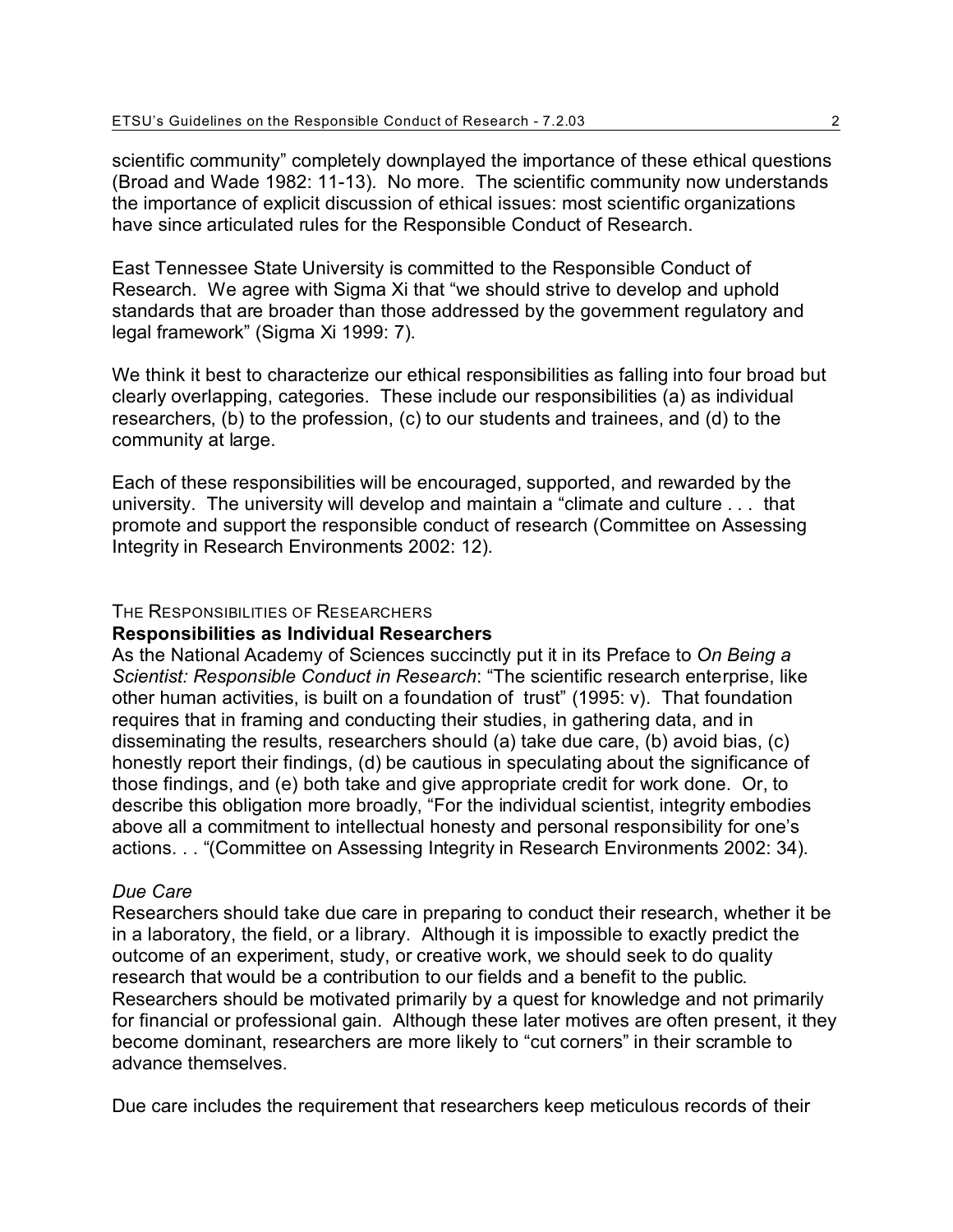findings, and, within the constraints of copyright policies, make those findings available for other researchers [\[NIH](http://www.nih.gov/news/irnews/guidelines.htm#anchor126815) | [ORI](http://www.etsu.edu/research_ethics/ori.guidelines.pdf#dm)].

Although the requirements of due care apply to all researchers, the specific contours of these demands will depend upon the discipline and the nature of the particular inquiry. Research especially likely to impact both specific individuals (e.g., research with human subjects or animals) or society as a whole (e.g., reproductive technologies), generates an even greater responsibility to insure both that the research is significant and that it does not harm either the research subjects or the public at large.

### *Avoid Bias*

As human beings, we are susceptible to various biases. These include any number of pre- or misconceptions which can impair our judgment and skew our findings. For instance, our political, social, cultural, racial, or religious views may make it difficult for us to fully grasp and evaluate those findings. Moreover, we all face potential conflicts of interest between our responsibilities as dispassionate researchers and other personal or financial commitments or interests we have. It is important in research, as in the courts, to avoid even the appearance of bias, to avoid even a hint a conflict of interest.

Concern about conflicts of interest have become especially acute in the current environment in which universities and corporations cooperate and compete. Within that environment, conflicts of interest are more likely to arise, and, if discovered after the fact, more likely to lead other scientists and the public to be skeptical of reported findings. Consequently, individual researchers must seek to avoid situations in which such conflicts may bias their findings. [\[NIH](http://www.nih.gov/news/irnews/guidelines.htm#anchor131464) | [ETSU](http://www.etsu.edu/senate/facultyhandbook/section_1.pdf#coi)] One fairly simple way of doing this is to make any conflicts transparent to the institution, to other researchers, and to the public [\(Committee on Assessing Integrity in Research Environments 2002: 34\)](http://endnote+.cit).

Bias can appear, often subconsciously, in the presuppositions that guide our research. As the National Academy of Science pointed out, even a luminary such as Einstein was not free of such bias [\(National Academy of Sciences 1995: 6\)](http://endnote+.cit). Bias can also shape the ways that researchers "massage" the data they uncover. There is no doubt that researchers must sometimes "read between the lines" or downplay anomalous findings when interpreting their data. However, in so doing they must be very careful. They must also respect other researchers (and the public at large) by acknowledging what they have done and why they have done it.

### *Honestly Report Findings*

Researchers must take care in assembling, reporting, and storing data, whether it be the ideas gleaned from their reading or experimental findings in the laboratory. When they cite others, they must cite them carefully, accurately, and without masking or distorting the others' views. They should also keep meticulous records of sources they cite and data they collect, and make such data available for others who seek to replicate or discuss this work [\[NIH](http://www.nih.gov/news/irnews/guidelines.htm#anchor127575) | [ORI](http://www.etsu.edu/research_ethics/ori.guidelines.pdf#pp)].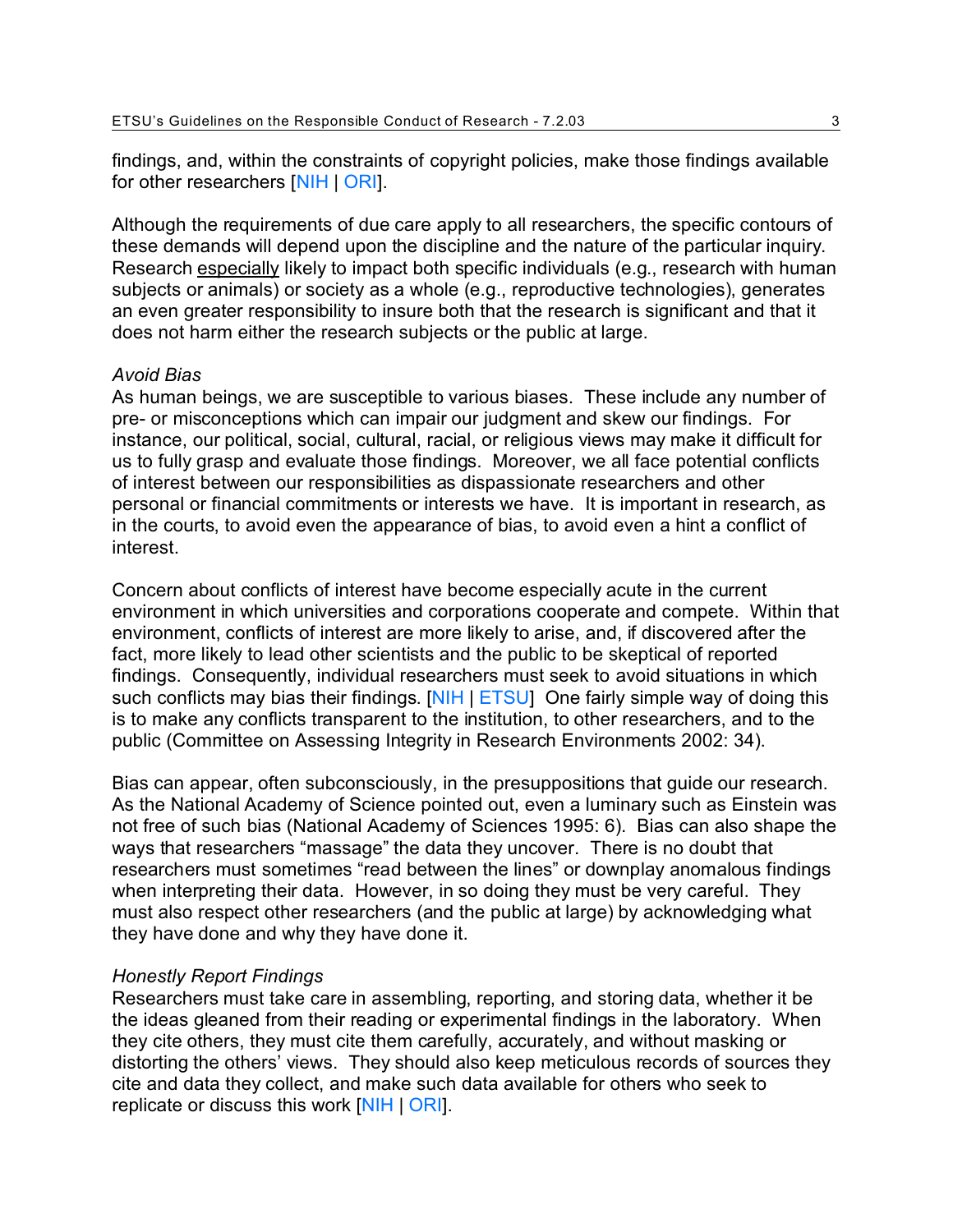This is part of what people mean when they say that honesty is the highest virtue of a researcher. The researcher must be honest in understanding and describing a problem, in seeking a solution, in reporting her findings, and in honestly evaluating—and re-evaluating—her own work. That is why Sigma Xi's *Honor in Science* devotes half its pages to discussing honesty.

Everyone seems to acknowledge that a researcher must never fabricate data. If one does, especially if her actions are either intentional or grossly negligent, then her behavior is subject to investigation and censure under the university's ["Misconduct in](http://www.etsu.edu/research/misconductpolicy.htm) [Scholarship and Research"](http://www.etsu.edu/research/misconductpolicy.htm) policy.

Of course we must acknowledge that there is a difference between fraud and error. However, we shouldn't seek to make too much of that distinction—it is "not a simple one to make" [\(Sigma Xi 2000: 3\)](http://endnote+.cit). Not only is it often impossible to determine what a researcher did or did not know; it is all too easy for people to rationalize their behavior and treat deceit as if it were simple error (Ibid., 4, 14).

### *Be Cautious in Speculation*

It is not enough to be careful in collecting and storing data; we also be careful in extrapolating from it. It we make grand claims that go far beyond the data—especially if we do not appropriately qualify these claims—then we may mislead others who rely upon our work.

### *Taking Credit for One's Work*

Researchers must always give credit where credit is due: they must accurately cite others whose ideas or methods they use, either in whole or in part. This may seem so obvious as to not require stating. Yet a recent study suggests that researchers often miscite sources, primarily because they themselves have never read them [\(Editor](http://endnote+.cit) [2003\)](http://endnote+.cit).

The difficulty is that it is easy to forget (and difficult to see) the origins of ideas that now shape our research. Yet we must be careful unless "self-deception enters into the forgetfulness of borrowed beliefs" [\(Glass 1965: 1257\)](http://endnote+.cit).

Relatedly, we must scrutinize current academic practices for allocating responsibility—and taking credit—for research. We need to consider what it means for a researcher to have her name on an article, presentation, or book. Is it enough that the person advises the principal authors or provide some data used by the author? Is it appropriate to take even partial credit for the work of one's graduate students, especially if one's "only" contribution is to advise that student? [\[NIH](http://www.nih.gov/news/irnews/guidelines.htm#anchor128256) | [ORI](http://www.etsu.edu/research_ethics/ori.guidelines.pdf#su)]

Part of the problem is that current practices make it easy to take credit for a publication, without having to take responsibility for it if it is flawed. This is perhaps most apparent in work with multiple authors.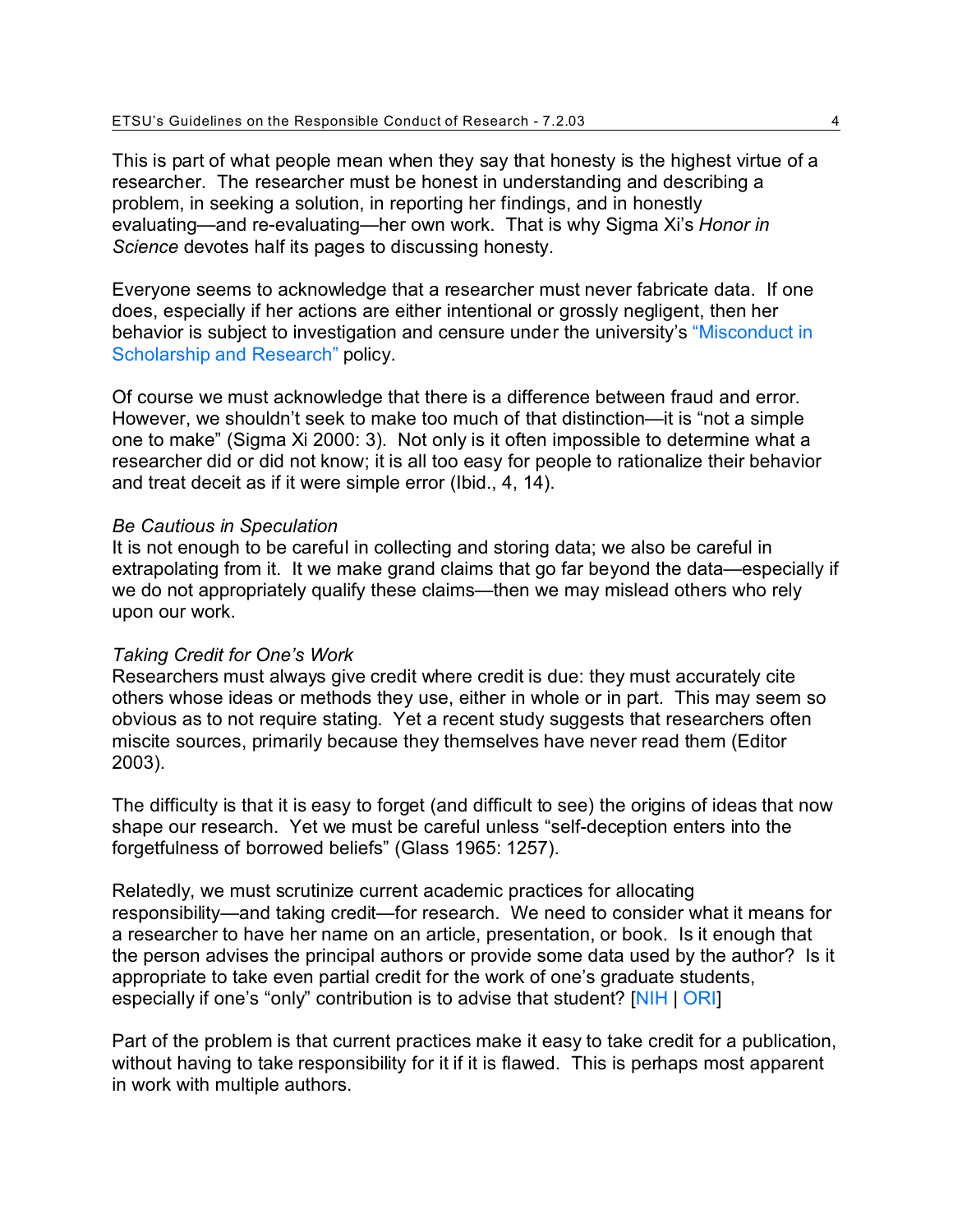Multiple authorship . . . can easily become irresponsible authorship simple because it tends to debase the notion of what authorship really means. . . . If the paper contains fraudulent statements, or mistakes caused by carelessness or self-deception of others, it should not have been published and you should not have attached your name and scientific reputation to it as a coauthor [\(Sigma Xi 2000: 27\)](http://endnote+.cit).

There is no single solution appropriate for all disciplines. However, there is a strong case for saying that no one's name should be listed as an author unless she has made a "direct and substantial contribution to the paper["\(National Academy of Sciences 1995:](http://endnote+.cit) [13\)](http://endnote+.cit).

Exactly what this means legitimately varies from discipline to discipline. Nonetheless, each discipline should carefully evaluate its practices, and be willing to change them if they encourage researchers to give or take inappropriate credit. Indeed, that is exactly what is beginning to happen. Disciplines are changing their standards, in large part, because of the increased concern about the ethical questions concerning authorship. Whereas it was once thought permissible to give and accept honorary authorships, or to be listed as an author if one merely supplied some data used in research, that is no longer acceptable, at least not within biomedical journals. As the International Committee of Medical Journal Editors put it [\(1997: 40\)](http://endnote+.cit):

Authorship credit should be based only on 1) substantial contributions to conception and design, or acquisition of data, or analysis and interpretation of data; 2) drafting the article or revising it critically for important intellectual content; and 3) final approval of the version to be published. Conditions 1, 2, and 3 must all be met. Acquisition of funding, the collection of data, or general supervision of the research group, by themselves, do not justify authorship.

One specific way to operationalize this idea was adopted by the *Journal of Animal Science* in 1984: "All authors . . . must provide a signed affidavit assuring that they have read the manuscript prior to submission and (or) are fully aware of its content. . . . [\(Sigma Xi 2000: 25\)](http://endnote+.cit)"

Perhaps not all disciplines will go quite so far. Still, if nothing else, disciplines should ensure that the nature of their practices is clear to others, especially university administrators who must judge the relative quantity and quality of different researchers' work, and allocate resources accordingly.

### *Correcting mistakes*

Finally, no matter how careful we are, we will make mistakes, whether from oversight, ignorance, or lack of care. Once we discover our mistakes, we should find the appropriate venue within which to correct them, lest others follow the research paths we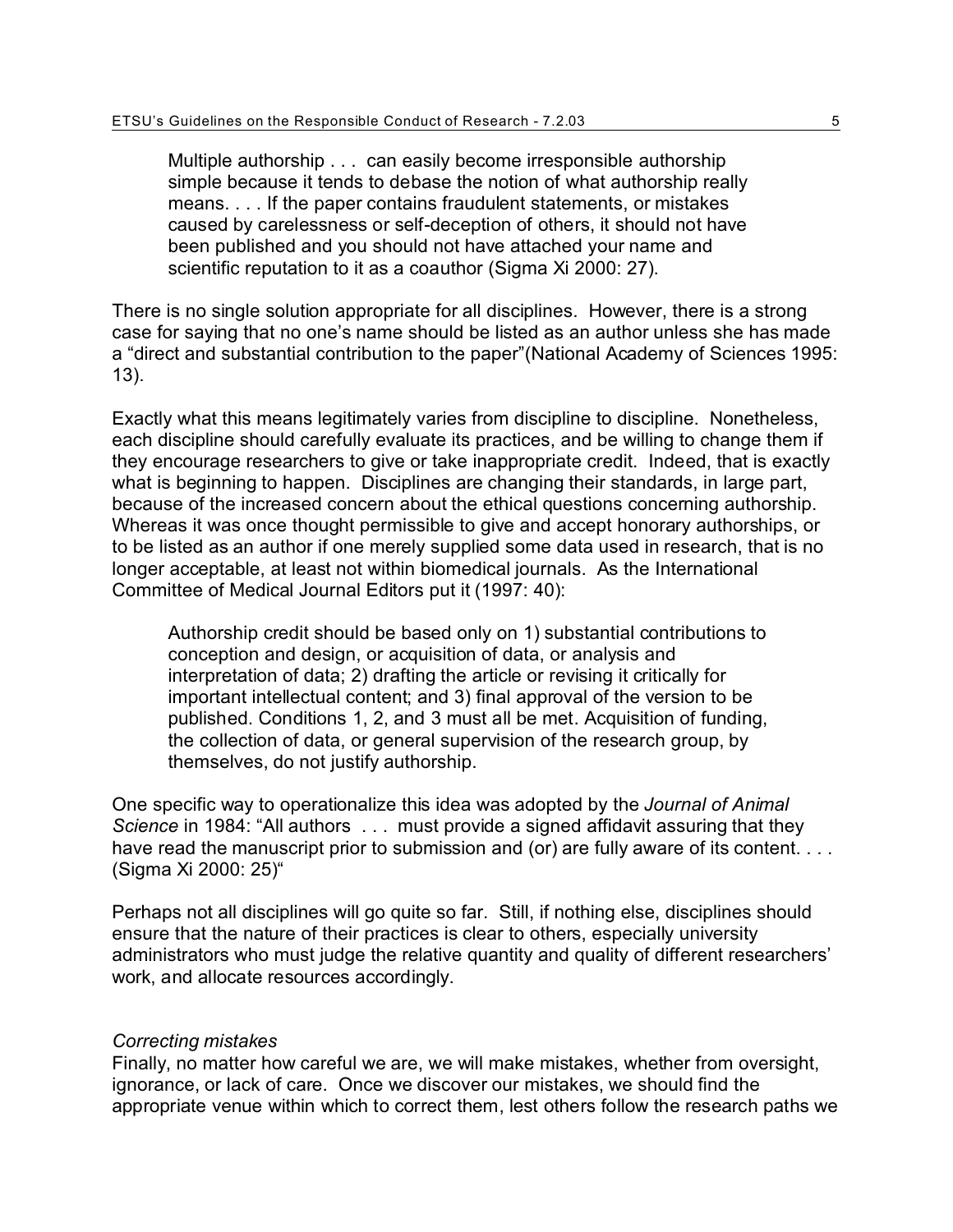have mistakenly blazed.

Being willing to correct our mistakes is not only itself "an important aspect of integrity in research. . . . How mistakes are dealt with may have an important impact on the ethical climate of a research environment" [\(Committee on Assessing Integrity in Research](http://endnote+.cit) [Environments 2002: 17\)](http://endnote+.cit).

## **Responsibility to Other Professionals**

Although researchers may work in relative isolation, a researcher's work is not and cannot be wholly independent of the work of others. Academic inquiry is always, in some important sense, communal inquiry [\(National Academy of Sciences 1995: 3\)](http://endnote+.cit). Each researcher's work builds on the work of others, and, if her work is good, it shapes future research.

Our connections with other researchers are typically more elaborate: within some disciplines, researchers standardly collaborate; within all, researchers formally and informally share their ideas with other researchers. [\[NIH](http://www.nih.gov/news/irnews/guidelines.htm#anchor129713)]

In some fields, collaborative research is not only widely practiced, it has become the norm. "The average number of authors for articles in the *New England Journal of Medicine*, for example, has risen from slightly more than one in 1925 to more than six today" [\(National Academy of Sciences 1995: 13\)](http://endnote+.cit). When research is collaborative, each researcher has a special responsibility to her collaborators. Prior to conducting research it is wise to identify the expected contribution of each of the collaborators. That, of course, can change as the research progresses. However, it is helpful to have some shared expectations that shape the collaboration.

When the research is completed, each person should be given appropriate credit for their contribution.

Even when one does not formally collaborate with others, one does so informally, by sharing ideas and data, commenting on others' work in progress, etc., or formally, by reviewing a submitted article, presentation, or research grant.

When reviewing others' work [\[NIH](http://www.nih.gov/news/irnews/guidelines.htm#anchor129022) | [ORI](http://www.etsu.edu/research_ethics/ori.guidelines.pdf#pi)], the individual researcher faces certain dangers—tensions between her role as a member of the community of inquirers, and her specific goals of advancing her own career, as well as the interests of her institution, research group, or the public or private agency funding their research. Her commitment to the community of inquirers may encourage or even require that she share her work in progress, while her commitment to her institution, research group, of funding agency may encourage or even require that she withhold that information, at least until it is published. There is no clear way to resolve such tensions: thinking about them will not make them vanish. Still, just being aware of these tensions, and discussing them with colleagues, lab managers, and the public at large, may help us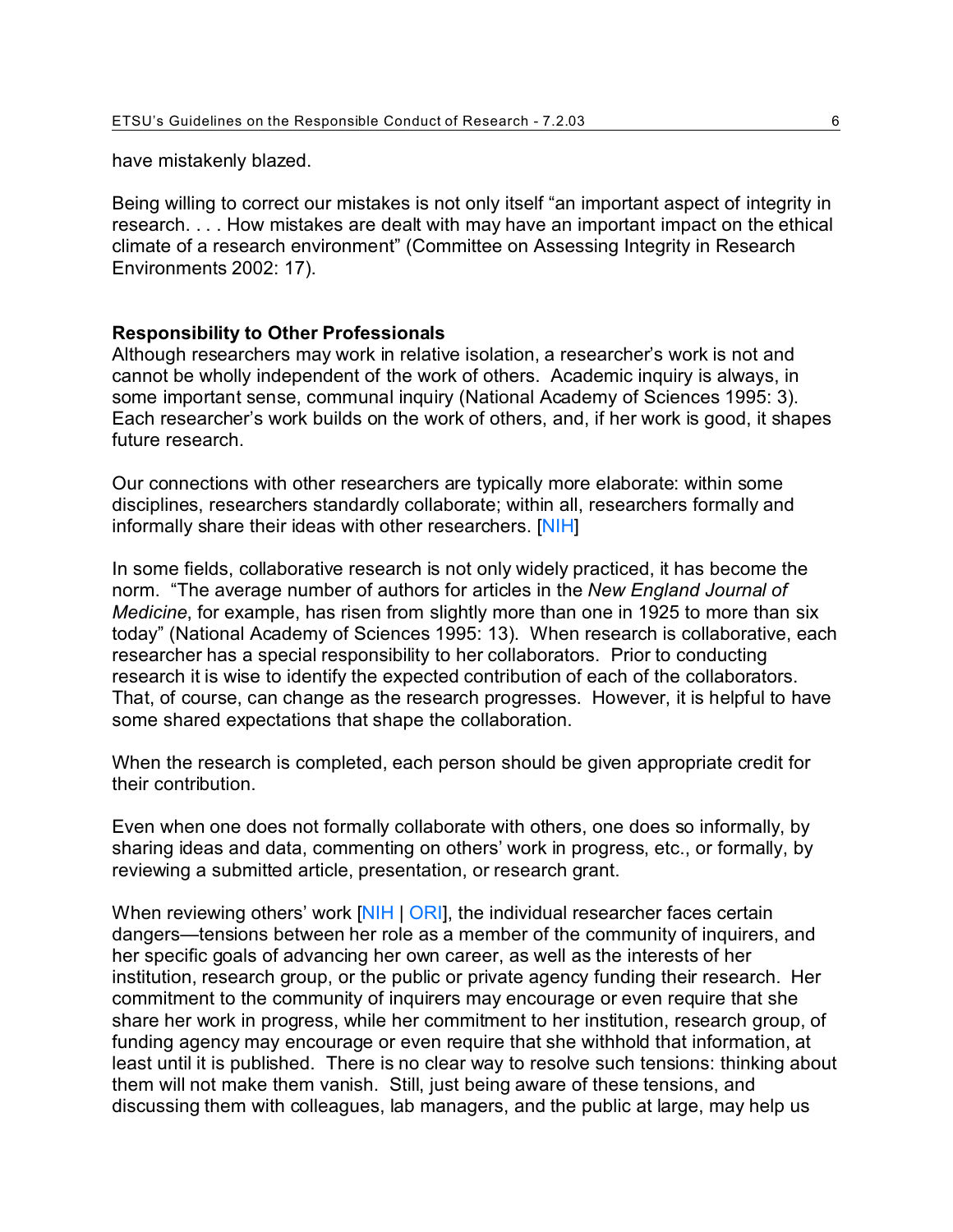find ways to satisfactorily meet all our responsibilities.

However, these complex issues are resolved, we minimally know that the ethical researcher cannot (while reviewing) appropriate the ideas of another, or use their ideas without giving appropriate credit. [\[NIH](http://www.nih.gov/news/irnews/guidelines.htm#anchor127575) | [ORI](http://www.etsu.edu/research_ethics/ori.guidelines.pdf#pi)]

A reviewer, however, has even wider ethical responsibilities. Each reviewer must be sure that she is sufficiently knowledgeable before she agrees to review the work of another. She must also be confident that she has sufficient time and the psychological disposition to carefully, accurately, and fairly evaluate the work of others. After all, rejecting someone's work inappropriately cannot only hinder the academic advance of the author, it can close off others' access to relevant information. Conversely, by inappropriately accepting another's work, the reviewers can hinder inquiry by injecting misleading or ill-informed "information" into the academic debate.

## **Responsibilities to Students and Trainees**

The responsibilities of researchers—especially within the university—also often include special responsibilities to undergraduates, graduates, postdocs, and other lab workers [\[NIH](http://www.nih.gov/news/irnews/guidelines.htm#anchor125913) | [ORI](http://www.etsu.edu/research_ethics/ori.guidelines.pdf#sup)]. The researcher's job, in this environment, is not simply to use these people as resources to advance her own career, but, especially in the case of students, to help them advance their careers [\(Committee on Assessing Integrity in Research](http://endnote+.cit) [Environments 2002: 42\)](http://endnote+.cit).

It is often in a relationship with a mentor, and not merely in the classroom, that many students really learn what it is to be a researcher. Sometimes what they learn is bad research practice: they learn to cut corners rather than to take due care. A responsible researcher, then, must be aware that she is not only undertaking her own work, she is guiding the future work of her students. Unfortunately, instruction on questions ethical is apparently rare in the laboratory. Perhaps researchers' fear that they might be seen as ethical busybodies leads them to avoid openly addressing such issues. If so, that would explain why most scientists, upon entering their respective fields, report that they have had little instruction, either in the classroom or with a mentor, on the Responsible Conduct of Research. Apparently many researchers assume that ethical conduct is like sex—that somehow we just know what to do and how to do it. Thus, it is not surprising that many researchers report being uncertain of their ethical responsibilities when they face especially difficult moral decisions.

Thinking more carefully about our ethical responsibilities as researchers will not only benefit our students, those we mentor, and society; researchers, including senior faculty will also benefit. And according to Sigma XI, they are often the most resistant to guidelines on the responsible conduct of research since "many senior faculty do not believe there are real ethical problems in science and, if there are, it is not their job to do anything about them [\(Sigma Xi 1999: 27\)](http://endnote+.cit)."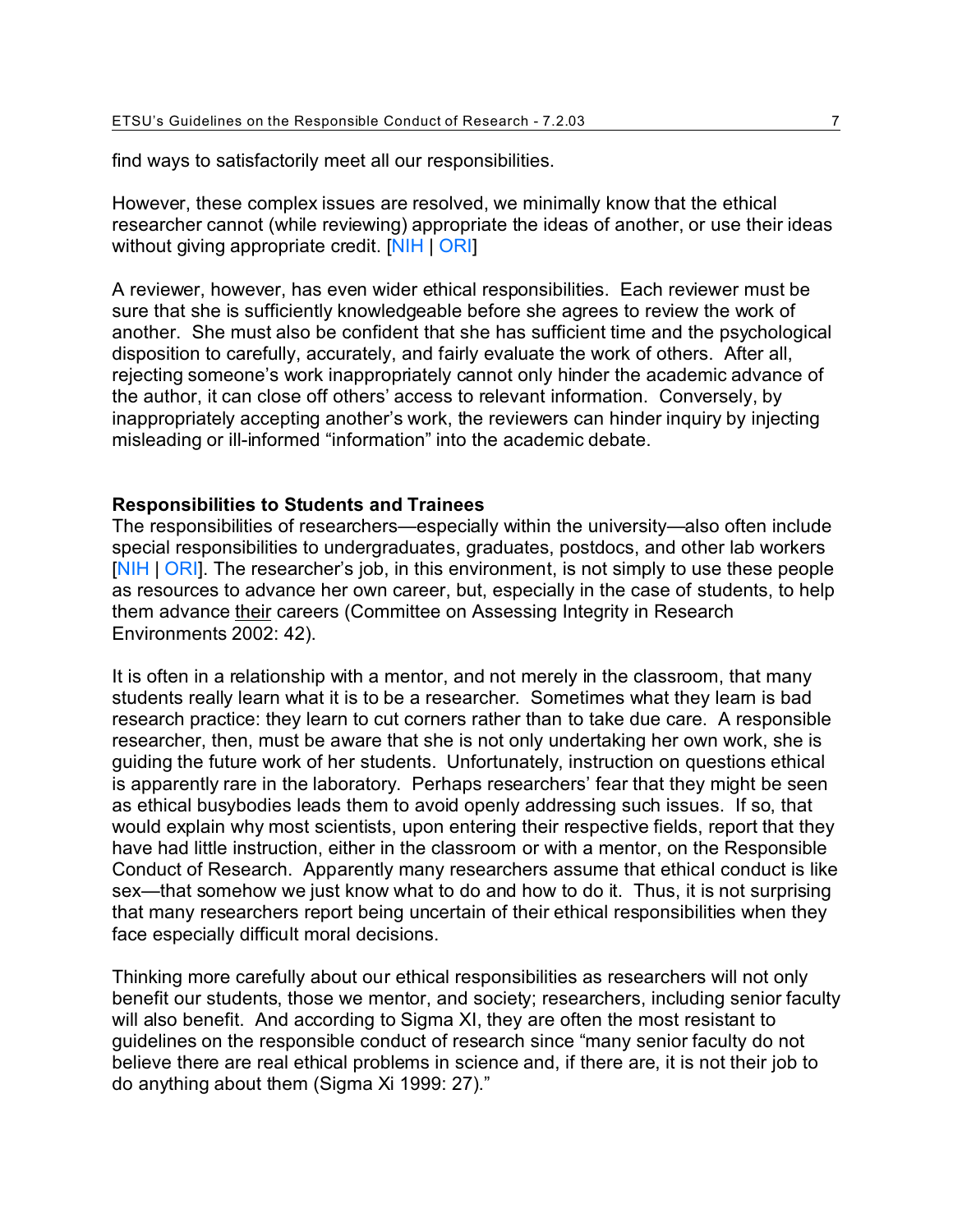In teaching others about the ethical conduct of research, we can "gain a new appreciation for the importance of [these] ethical issues. . . . In the process, . . . [we can] provide that leadership that is essential for high standards of conduct to be maintained" [\(National Academy of Sciences 1995: vi\)](http://endnote+.cit).

East Tennessee State University is committed to providing such leadership and in setting high expectations. We will make education, training, and the open discussion of research ethics, an integral part of both our formal and informal instruction, training, and mentoring.

#### **Responsibilities to the Wider Community**

Researchers do not work in a vacuum. They do not communicate simply with other researchers and students. They communicate their ideas, either directly or indirectly, to the public. And, if their work is significant, it can affect the public, sometimes profoundly.

We should also not forget that the ultimate end of our research is to provide knowledge to and benefits for the public. Nor should we forget that they support research, in large part because they think it can benefit them. Their support is not just or even primarily by their words, but with their money. The public's support of research is pervasive and substantial. Many researchers work in publicly funded universities, and even those who do not, often have their research underwritten, in whole or in part, by government funds. That partly explains our responsibility to the wider community.

We thus have a responsibility to the public because of their support, and also because our work can directly and profoundly benefit or harm them. It may especially benefit or harm the subjects of our experiments—especially in the biomedical sciences. It may also affect the public by providing information that can either benefit us (e.g., a cure for cancer) or harm us (e.g., the creation of atomic or chemical weapons).

This responsibility to the public heightens the potential conflicts of interests that we, as researchers, face. "The public" is one of many stakeholders who has a claim on our attentions. This responsibility must be balanced with and against a researcher's responsibilities to the professional (to perform her roles excellently), to herself (to advance her career), to her institution or research group (to promote its stature in the academic community or to gain research funding), to funding agencies (governmental or industrial) [\[NIH](http://www.nih.gov/news/irnews/guidelines.htm#anchor131464)], and to the subjects of her experiments (especially human [NIH ] [ETSU](http://www.etsu.edu/office1/Animal.htm) | [ORI](http://www.etsu.edu/research_ethics/ori.guidelines.pdf#cr)] and animal subjects [ [ETSU](http://www.etsu.edu/irb/)]). The interests of each group or individual do not always—and perhaps not often—coincide. Sometimes they clearly conflict. The ethical researcher must balance these competing interests. As before, that is best done when the nature and degree of the conflicts of competing claims are apparent to everyone. These conflicts are best resolved in an environment that encourages open, honest discussion between and among researchers, their students, their subjects, and the public at large.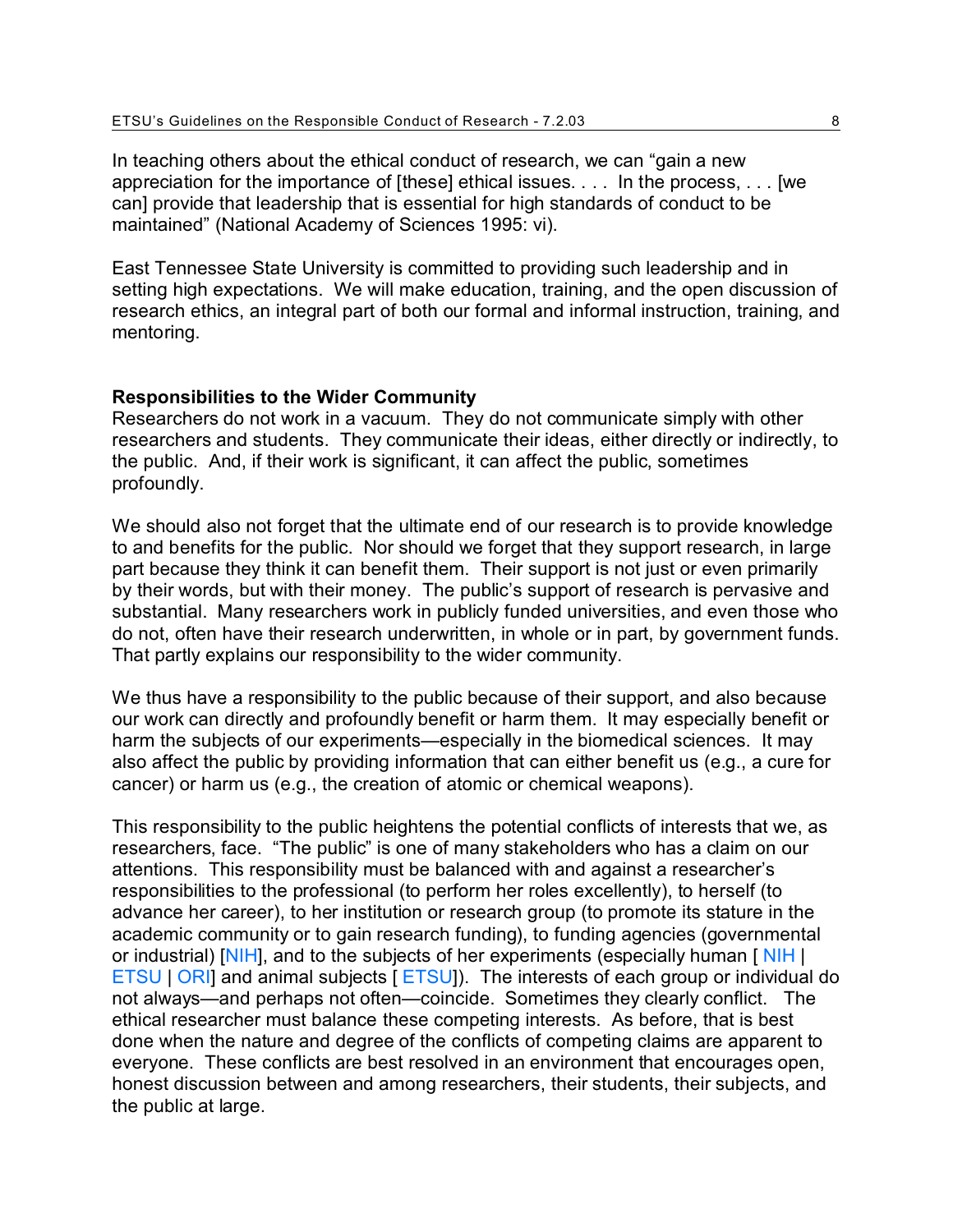CONCLUSION: THE RESPONSIBILITIES OF THE INSTITUTION It is not enough for an institution to ask or expect individual researchers to embody the highest of moral standards. The institution must create an environment in which integrity is expected and assumed. The institution must establish clear expectations, and these must be serious expectations—not mere window dressing. The institution must actively encourage—even require—that we all live up to those standards; then the institution must find ways of supporting ethical behavior and censuring misconduct.

Hence, a responsible institution must pay

attention . . . to the task of fostering a research environment that promotes integrity. This report focuses on the research environment and attempts to define and describe those elements that enable and encourage unique individuals, regardless of their role in the research organization or their backgrounds on entry, to act with integrity [\(Committee on Assessing Integrity in Research Environments 2002: 1\)](http://endnote+.cit).

There is no simple formula for creating that environment. It should include many elements. It must

provide leadership in support of responsible conduct of research. . . . [For instance, it must] develop programs to orient new researchers, . . . to sponsor opportunities for dialogue about new and emerging issues; and to sponsor continuing education about new policies and regulations as they are developed. Furthermore, institutional leaders have the responsibility to ensure that such programs are carried out, with appropriate delegation of responsibility and accountability and with adequate resources [\(Committee on Assessing Integrity in](http://endnote+.cit) [Research Environments 2002: 41\)](http://endnote+.cit).

In this effort, East Tennessee State University will demonstrate its commitment to the Responsible Conduct of Research by

- finding ways to effectively manage real or apparent conflicts of interest, in part, by making them transparent to other researchers and to the public [\(Association](http://endnote+.cit) [of American Universities 2001: 1-2\)](http://endnote+.cit). For if everyone knows that researchers will make even potential conflicts of interest public, others will be less concerned that these conflicts will bias the researcher's findings.
- providing education to researchers and to students. This education must be more than just show. We must provide opportunities for intensive education for those who want it, and the institution must create an environment in which people regularly and openly discuss ethical issues in research.

Such education is key to establishing an environment in which integrity is